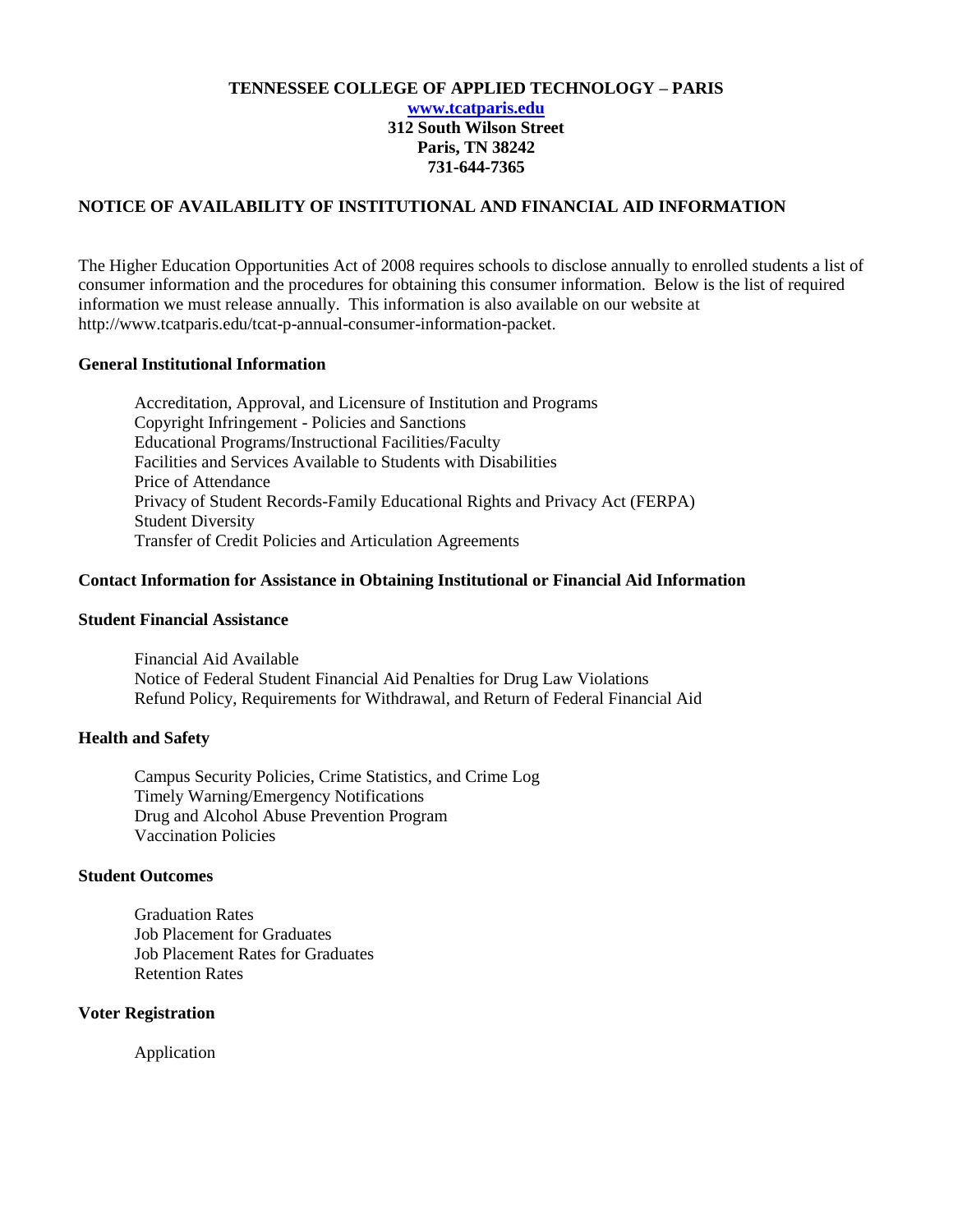### **MISSION**

The Tennessee College of Applied Technology - Paris serves as the premier suppliers of workforce development throughout the State of Tennessee. The College fulfills this mission by:

- Providing competency-based training through superior quality, traditional and distance learning instruction methods that qualify completers for employment and job advancement;
- Contributing to the economic and community development of the communities served by training and retraining employed workers;
- Ensuring that programs and services are economical and accessible to all residents of Tennessee; and
- Building relationships of trust with community, business, and industry leaders to supply highly skilled workers in areas of need.

### **ACCREDITATION**

The Tennessee College of Applied Technology - Paris holds membership in and is accredited by the Commission on Occupational Education, located at 41 Perimeter Center East, NE Suite 640, Atlanta, Georgia 30346.

The College is approved by the U. S. Veterans Affairs Administration; approval is required for each program.

The Practical Nursing program is approved by the State Board of Nursing and the Cosmetology program by the State Board of Cosmetology.

Requests for additional information on policies, standards or procedures of the Accrediting Commission of the Council on Occupational Education should be addressed to:

> Dr. Gary Puckett Executive Director Accrediting Commission Council on Occupational Education 7840 Roswell Road, Building 300, Suite 325 Atlanta, Georgia 30350 1-800-917-2081 Phone: (770) 396-3898 Fax: (770) 396-3790

### **CONTACT INFORMATION**

A list of the person(s) responsible for all Consumer Information is available in the Student Services office.

### **EDUCATIONAL PROGRAMS/FACULTY**

The Tennessee College of Applied Technology - Paris currently offers twelve educational programs. They include Administrative Office Technology, Collision Repair Technology, Cosmetology, Health Information Management Technology, Industrial Maintenance/Integration Automation Technology, Information Technology Systems Management, Machine Tool Technology, Motorcycle/ATV Repair,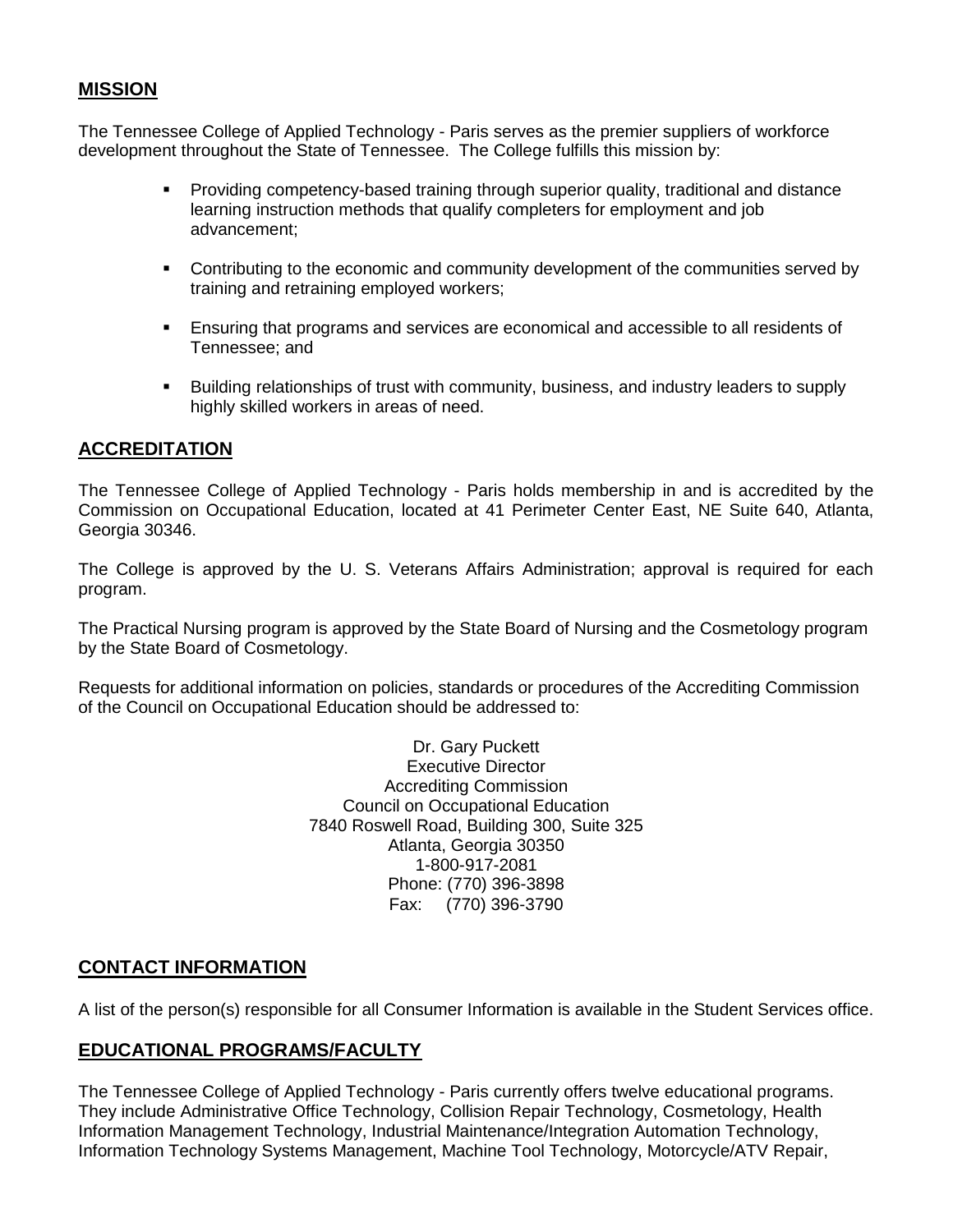Outdoor Power Equipment, Practical Nursing, Residential Building Maintenance, and Welding Technology. For more information about any of the programs offered, please contact Student Services or visit our website at **[www.tcatparis.edu/programs.](http://www.tcatparis.edu/programs)**

### **INSTRUCTIONAL FACILITIES**

The Tennessee College of Applied Technology - Paris (TCAT-P) is located at 312 South Wilson Street, Paris, Tennessee. Paris is the county seat of Henry County and has a population of 10,156. The service delivery area for TTCP includes five counties: Henry, Carroll, Benton, Weakley, and Stewart.

TCAT- Paris is a 50,000 sq. ft facility that houses twelve full time programs, as well as administrative, student services, and financial aid offices. TCAT-Paris maintains a Nursing program housed in the Weakley County Adult Learning Center, 8250 Highway 22, Dresden, Tennessee and also in Benton County at 152 North Forrest Avenue, Camden Tennessee.

Each program has lab and classroom space to facilitate the learning objectives, with wireless capabilities throughout the facility. A multi-purpose room is available for community use as well as student activities.

There are three computer labs on campus that are available after 2:30 pm for supplemental programs or community needs.

# **STUDENT FINANCIAL ASSISTANCE**

The primary purpose of financial aid is to provide assistance to students who, without such aid, would find it difficult to attend school. Students and parents have the primary responsibility for financing an education. Financial aid programs are intended to supplement the efforts of the family. All students are encouraged to apply for financial aid. For more information about the types of financial aid available at TCAT-P or eligibility for financial assistance, please contact our Financial Aid Department or visit our website at **[www.tcatparis.edu/financial-aid.](http://www.tcatparis.edu/financial-aid)**

# **COST OF ATTENDANCE**

Maintenance and technology access fees are determined and approved by the Tennessee Board of Regents prior to the beginning of each academic year in July. Some programs have special academic fees. Fees are subject to change without notice. Please see Student Services for a list of current fees or on our website at **[http://www.tcatparis.edu/costs.](http://www.tcatparis.edu/costs)**

Students are responsible for purchasing textbooks, workbooks, tool kits, uniforms, safety glasses and other supplies as deemed necessary by the program. These items are available in the school bookstore.

### **REFUND POLICY**

Students may be eligible for a refund under the following conditions:

- 1. Change in a full-time student's schedule which results in a reclassification to a part-time student.
- 2. Change in a part-time student's schedule which results in a class load of fewer hours.
- 3. Voluntary withdrawal from the College.
- 4. Cancellation of a class by the College.
- 5. Death of the student.
- 6. Students administratively dismissed will not be eligible for refunds.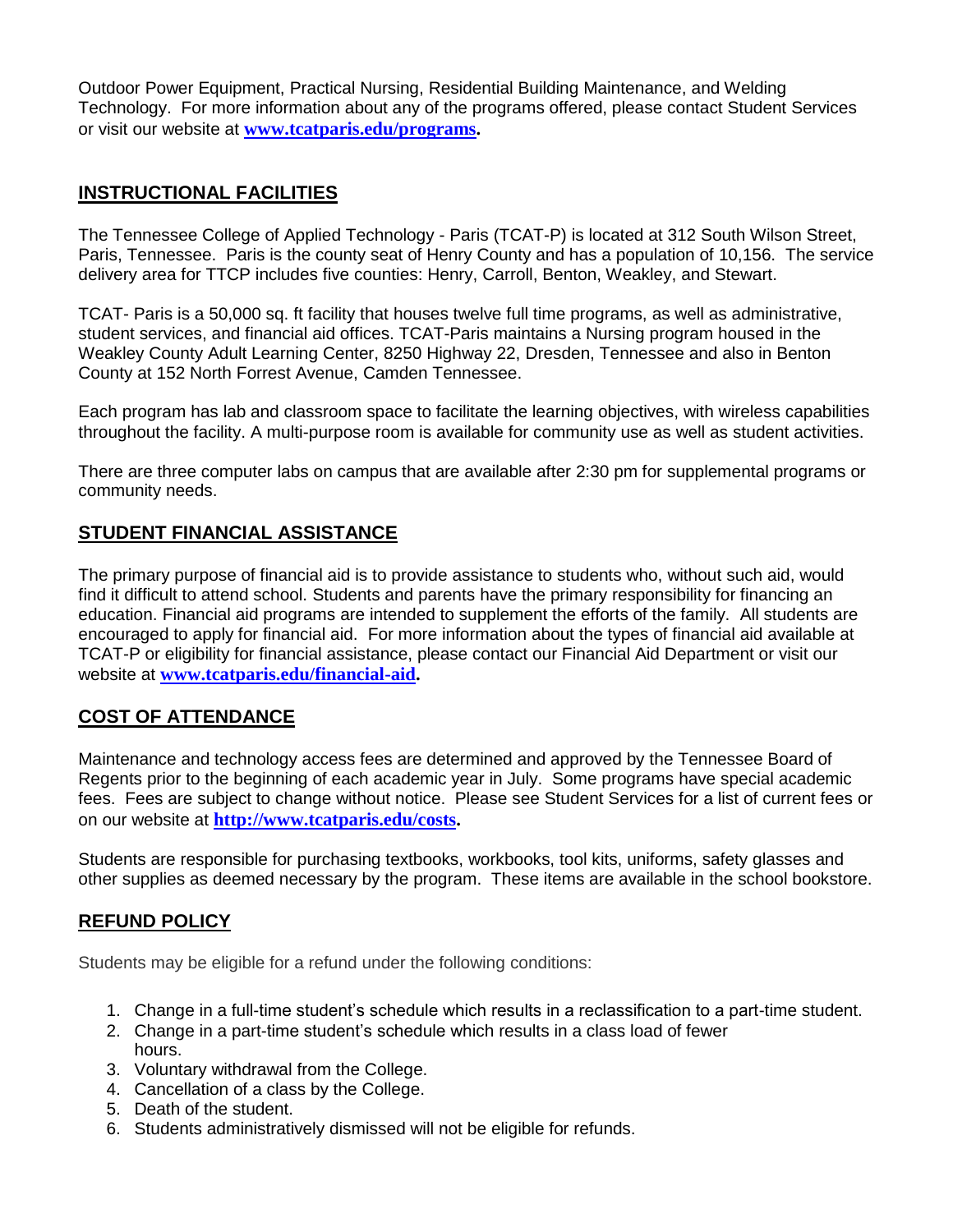#### B. Calculation of the refund:

- 1. Full Refund:
	- a. 100% of fees will be refunded for classes canceled by the College.
	- b. 100% of fees will be refunded for drops or withdrawals prior to the first official day of class.
	- c. 100% of fees will be refunded in the case of death of the student during the term.
	- d. 100% of fees will be refunded in the case of a student going into military service.
- 2. Partial Refund of maintenance fees:
	- a. A refund of 75% will be allowed if a course is dropped or a student withdraws within the first 10% of the class hours.
	- b. A refund of 50% will be allowed if a course is dropped or a student withdraws within the first 20% of the class hours.
	- e. No refunds will be permitted after 20% of the class hours have been completed.
- 3. There will be NO refund after the first official day of classes when a minimum fee is collected.

### **WITHDRAWAL**

Students who wish to withdraw from a program must notify their instructor and complete the necessary termination paperwork. Please be aware that withdrawing may have financial aid consequences. You are encouraged to understand the consequences before you decide to withdraw.

## **RETURN OF TITLE IV**

The Federal Return of Title IV Funds policy mandates that students who officially or unofficially withdraw from all classes may only keep the financial aid they have "earned" up to the time of withdrawal. Title IV financial aid funds are awarded under the assumption that a student will attend the institution for the entire period in which federal assistance was awarded. When a student withdraws from all courses for any reason, he/she may no longer be eligible for the full amount of Title IV funds that he/she was originally scheduled to receive. The return of funds is based upon the premise that students earn their financial aid in proportion to the amount of time in which they are enrolled. A pro-rated schedule is used to determine the amount of federal student aid funds he/she will have earned at the time of the withdrawal. Once 60% of the semester is completed, a student is considered to have earned all of his/her financial aid and will not be required to return any funds.

Federal law requires schools to calculate how much federal financial aid a student has earned if that student:

- completely withdraws, or
- stops attending before completing the trimester, or
- does not satisfactorily complete all competencies enrolled in that trimester

Based on this calculation, students who receive federal financial aid and do not complete their classes during a trimester could be responsible for repaying a portion of the aid they received. For more information concerning the Return of Title IV calculations, please contact our Financial Aid Office.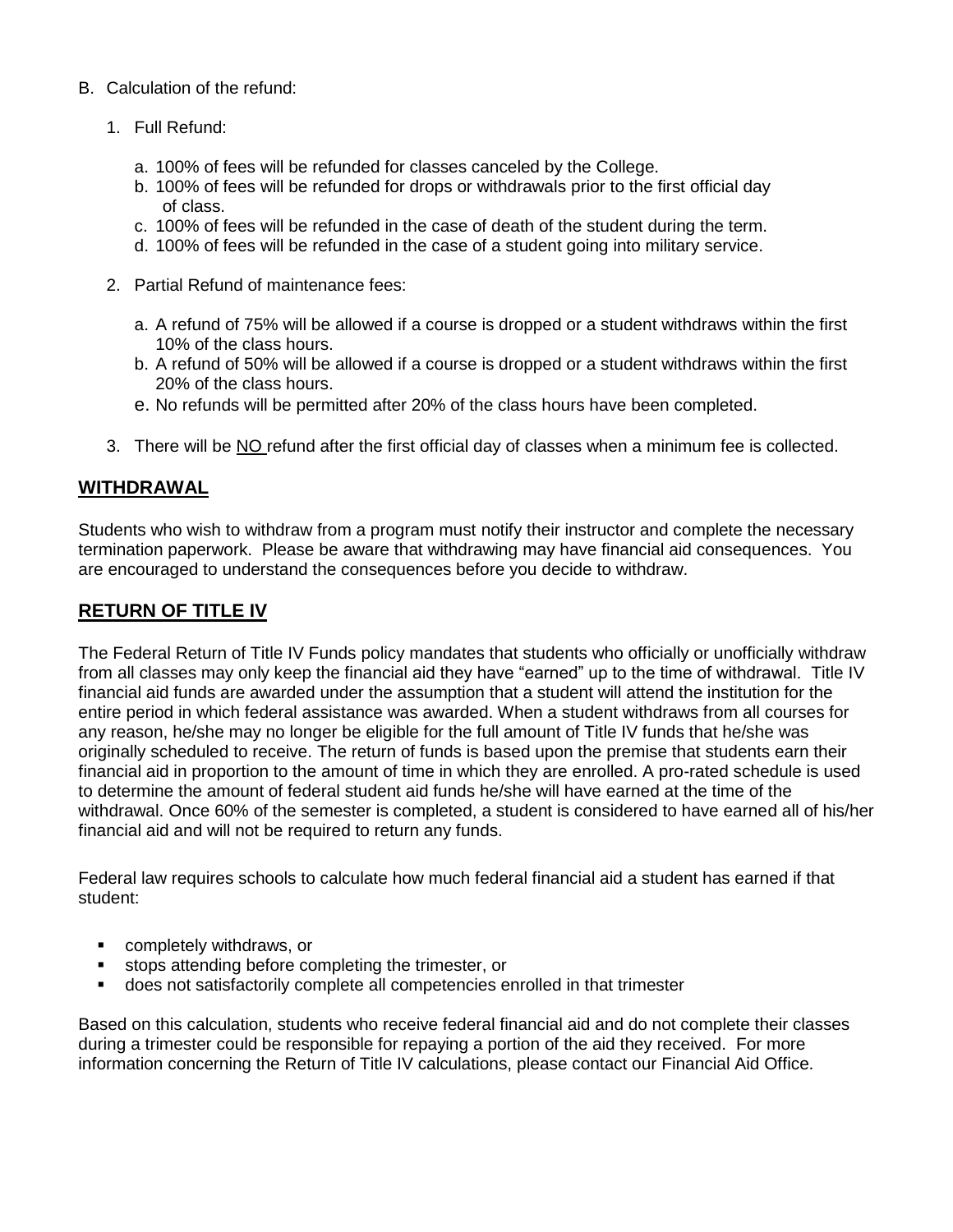### **NOTICE OF FEDERAL STUDENT FINANCIAL AID PENALTIES FOR DRUG LAW VIOLATIONS**

The Omnibus Drug Initiative Act of 1988 requires that all grantees receiving grants from a federal agency certify that they will maintain a drug-free workplace (this includes schools receiving campus-based appropriations).

In order to complete certification for this requirement, both current and future students of the Tennessee College of Applied Technology, Paris, Tennessee, must sign certifying they have read and understand the following statement:

All students of Tennessee College of Applied Technology - Paris are strictly prohibited from participating in the unlawful manufacture, distribution, dispensing, possession or use of a controlled substance in the Tennessee College of Applied Technology – Paris' training place. Each student must notify the Tennessee College of Applied Technology – Paris' Director of any criminal drug statute conviction for a violation occurring in the training school no more that five days after such conviction. Violation of this rule which results in a criminal conviction will force one of the following actions against said student: a written warning, probation, and/or termination following established State Board of Regents guidelines for disciplinary actions.

#### **Financial Aid Information concerning the conviction for possessing or selling illegal drugs**

Students convicted of a federal or state offense of selling or possessing illegal drugs that occurred while they were receiving federal student aid should still complete and submit the FAFSA because they may be eligible for federal aid, and even if they aren't, they may be eligible for state or institutional aid. Students who fill out their FAFSA online and answer "Yes" to the question will immediately receive a series of questions to determine their eligibility. Students who fill out a paper FAFSA and answer "Yes" to this question will receive a worksheet with their S AR to determine whether the conviction affects their eligibility for federal student aid. If the date they regain eligibility falls before July 1 of the award year, the worksheet will instruct them to change the response to a "1," indicating full eligibility for the award year. If the date falls between July 1, and June 30 of the award year, they will not be eligible for part of the award year and will need to change the response to a "2."If the date falls after June 30 of the award year, the students' response will remain a "3." They will not be eligible for federal aid during the entire award year unless they complete a qualified drug rehabilitation program. Students who leave question 23 blank cannot be paid Title IV aid until they respond by submitting a corrected SAR or ISIR.

**\_\_\_\_\_\_\_\_\_\_\_\_\_\_\_\_\_\_\_\_\_\_\_\_\_\_\_\_\_ \_\_\_\_\_\_\_\_\_\_\_\_\_\_\_\_\_\_ \_\_\_\_\_\_\_\_\_\_\_\_\_**

**Student Signature Community Community Program Date Date**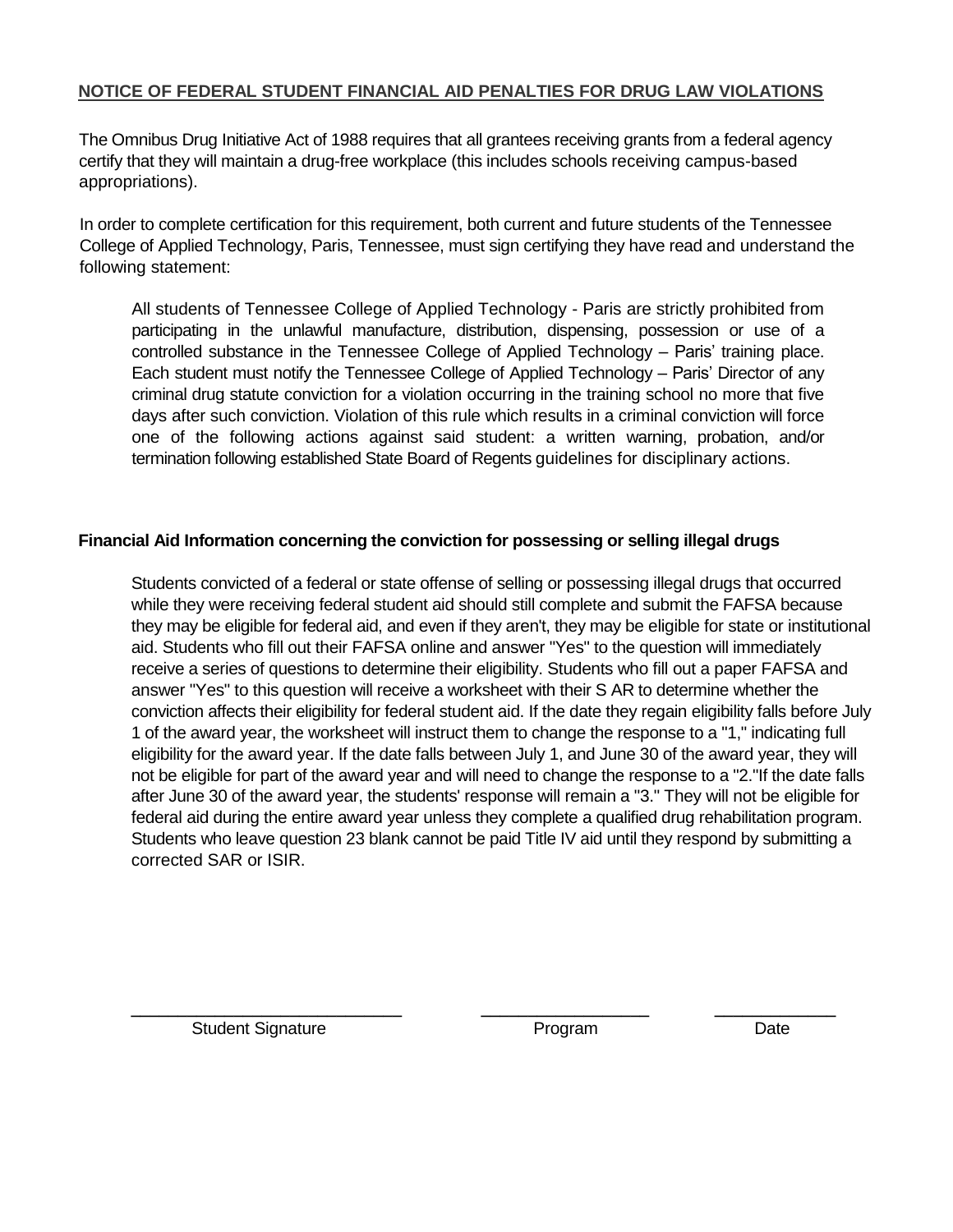# **TRANSFER OF CREDIT POLICIES AND ARTICULATION AGREEMENTS**

Regular transfers between programs and/or from other institutions are completed at the beginning of any trimester. Previous educational training and/or experience will be evaluated, and the student will be enrolled at the student's proficiency level. The time normally required to complete a program will be adjusted accordingly. Training completed in high schools, technical institutes, colleges, and other facilities, such as business and industry or the military, will be evaluated toward completion requirements where applicable. Documentation and/or evidence of training or proficiency must be supplied by the student. Transfer requests should be made through the Student Services Office.

There is an articulation agreement with Jackson State Community College and the Tennessee College of Applied Technology - Paris for our Industrial Maintenance Technology program. A student that successfully completes the TCAT-P Industrial Maintenance Technology program and who meets all JSCC admission requirements and necessary college credits will receive an Associate of Applied Science degree in Industrial Technology with a Multi-Skilled Maintenance Technician concentration.

High school students who earn a regular or honor diploma and have documented classroom hours in technical areas offered by TCAT-P may receive advanced placement based on a competency based test. To receive more information, please check with the Student Services office.

### **STUDENT DIVERSITY**

The Tennessee College of Applied Technology - Paris, in compliance with all applicable federal and state laws and regulations, does not discriminate on the basis of race, color, national origin, sex, age, religion, political beliefs, disability, or status as a veteran in any of its policies, practices, or procedures. This includes but is not limited to admissions, employment, financial aid, and education services. A breakdown of the diversity of our students including gender, race, and Federal Pell Grant recipients may be found on our website at **[www.tcatparis.edu/consumer-information](http://www.tcatparis.edu/consumer-information)** or in the Student Services office.

### **FACILITIES AND SERVICES AVAILABLE TO STUDENTS WITH DISABILITIES**

The Tennessee College of Applied Technology - Paris is an equal opportunity institution and offers equal opportunity for ALL persons without regard to Race, Sex, Color, National Origin, Age, Handicap, or Veteran Status. It is the policy of the Tennessee College of Applied Technology - Paris to provide facilities that are accessible to the handicapped. These facilities include but are not limited to special parking, curb and entrance ramps, special equipped restrooms, public telephone service, water fountains and classroom tables as needed. It is also the policy of the Paris College to eliminate any barriers that may exist because of any special situations that involve the handicapped.

Assistance is provided by the Department of Human Services for eligible handicapped students depending upon the demonstrated need of the student. Eligibility should be established prior to enrollment. Contact the local Rehabilitation Service Office or TCAT-P Student Services for more information.

TCAT-P fully supports the Americans with Disabilities Act and will take any steps necessary to assure that anyone having a disability will receive whatever assistance is needed in accordance with Federal and State Law, to be successful in any chosen program. The Student Services Coordinator will coordinate any special student needs in accordance with Section 504 Title II.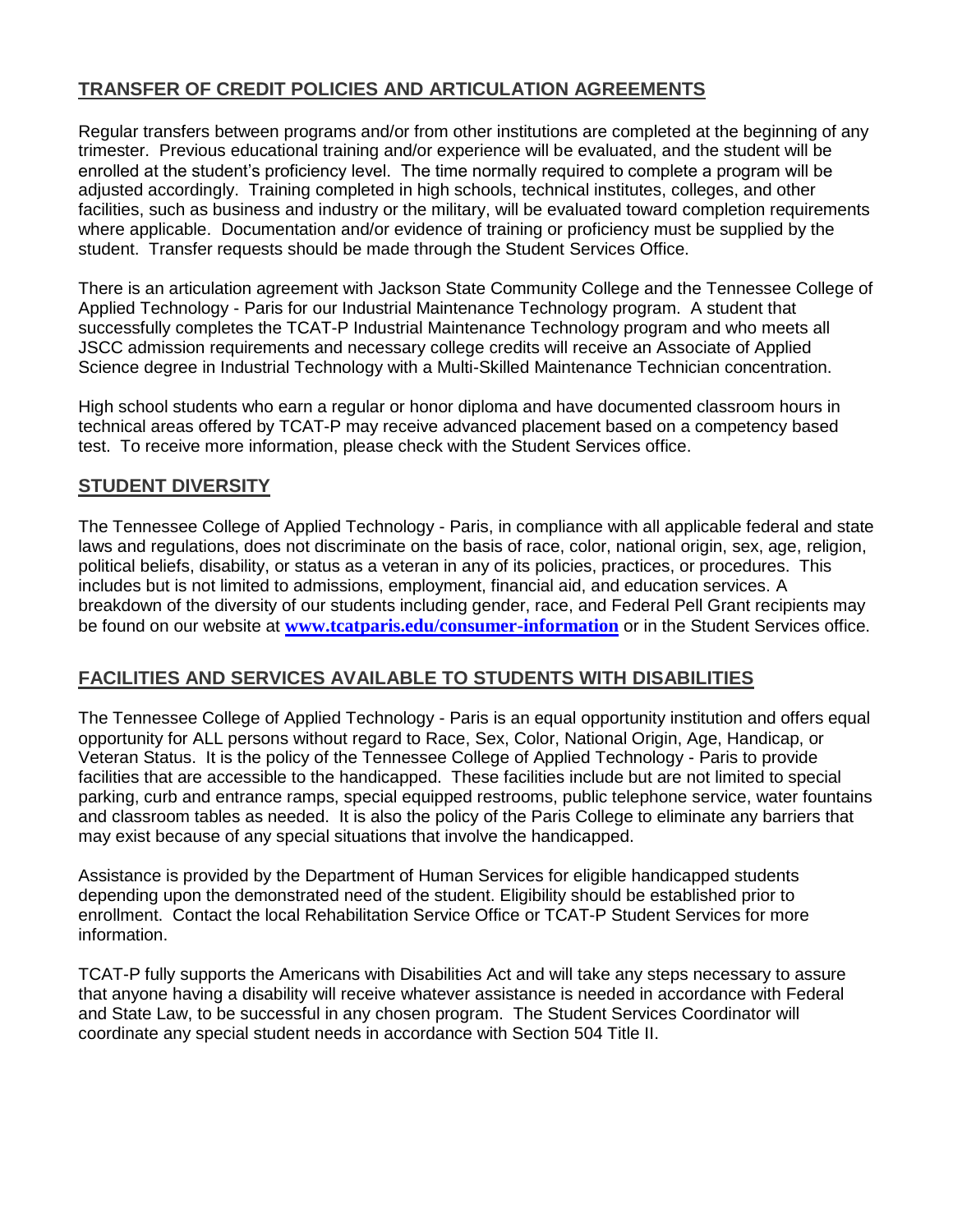#### **STUDENT NOTIFICATION OF RIGHTS-FAMILY EDUCATIONAL RIGHTS AND PRIVACT ACT (FERPA)**

Students of the Tennessee College of Applied Technology - Paris have legal rights under the Family Educational Rights and Privacy Act (FERPA) of 1974, as well as the related regulations of the Department of Education. This law, also referred to as the Buckley Amendment, and the regulations provide that:

- + A student has a right to inspect and review their educational records by submitting a written request to the Student Records Clerk. Within 30 days of the request, the Student Records Clerk will notify the student of the date and time when the records can be inspected.
- + A student may request that any record be amended if the student believes it is inaccurate, misleading, or otherwise in violation of privacy rights. To request an amendment, the student must write the school official responsible for the record and clearly specify why it is inaccurate or misleading. If the school decides not to amend the record, the student will be notified of his/her rights to a school hearing. Additional information regarding hearing procedures will be provided to the student at that time.
- + The Tennessee College of Applied Technology Paris will obtain the student's written consent before disclosing personally identifiable information about the student from their records, unless the consent is not required by the law or the regulations. One exception which permits disclosure without consent is disclosure to school officials with legitimate educational interests. A school official has a legitimate educational interest if the official needs to review an education record in order to fulfill his or her responsibility. A school official is a person employed by the institution in an administrative, supervisory, faculty or staff position; a person or company with whom the school has contracted services; a member of the school's governing board, or a student serving in an official capacity, such as student review hearings. Upon request, the school also discloses education records without consent to officials of another school in which a student seeks or intends to enroll, but will notify the student, if possible, of this request.
- + If a student wishes to authorize the release of records to other individuals, the student must complete the "Authorization to Release Information" form, available in the Student Records Office. For security purposes, photo identification will be required in order to complete this form.
- + Directory information such as name, address, date of birth, telephone listing, course of study, dates of attendance, awards earned, etc. may be disclosed unless the student submits a written request that such information not be disclosed. If a student wishes to restrict the release of directory information to outside agencies and schools, a "Confidentiality of Records" form must be completed and submitted to the Student Records Office.
- + A student has the right to file a complaint with the U.S. Department of Education concerning alleged failures by the institution to comply with the requirements of FERPA. Contact information is provided below:

Family Policy Compliance Office U.S. Department of Education 600 Independence Avenue, SW Washington, DC 20202-4605

\_\_\_\_\_\_\_\_\_\_\_\_\_\_\_\_\_\_\_\_\_\_\_\_\_\_ \_\_\_\_\_\_\_\_\_\_\_\_\_\_\_\_\_ \_\_\_\_\_\_\_\_\_\_\_\_\_\_\_

Student Name **Program** Program Program Date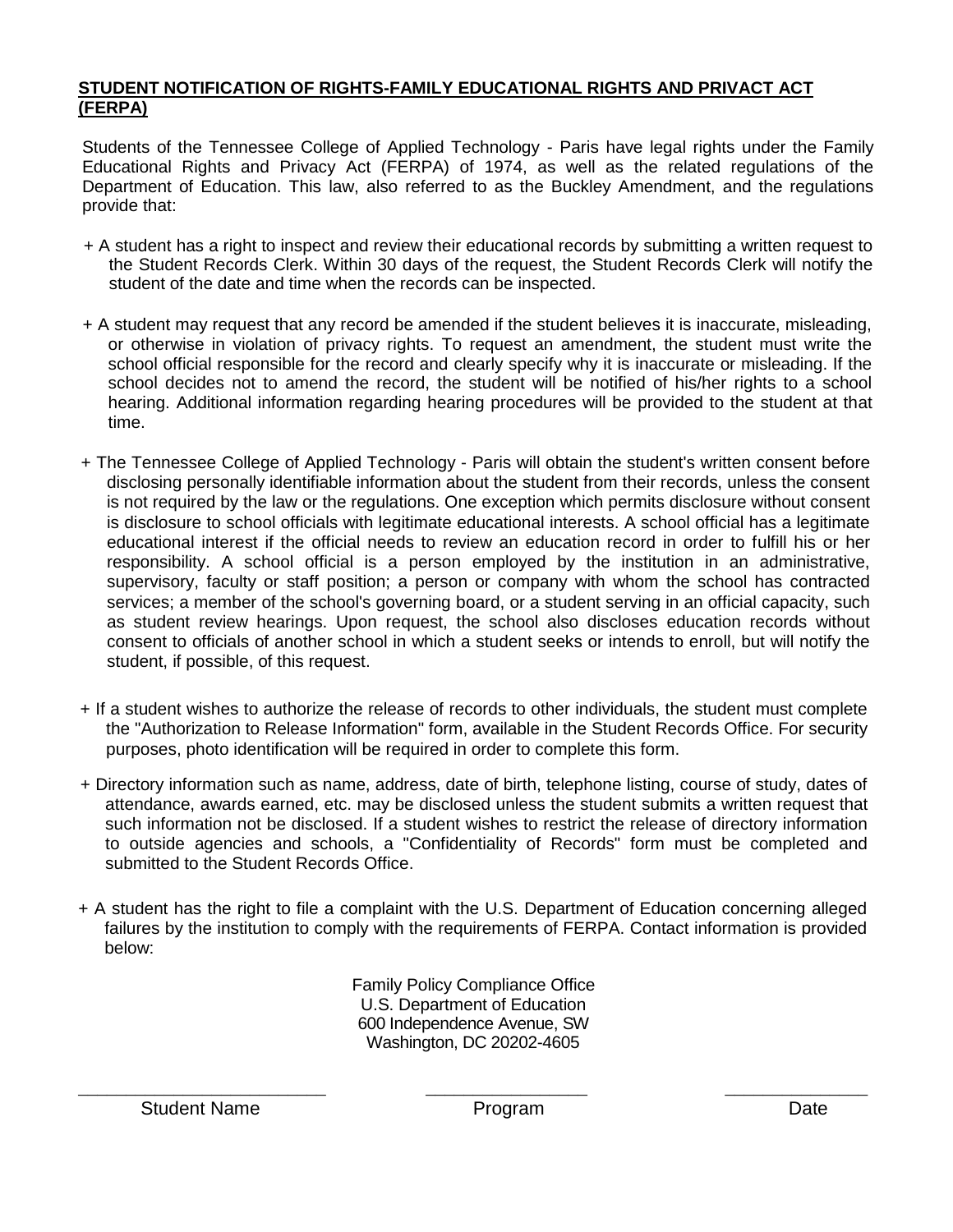# **COPYRIGHT INFRINGEMENT POLICIES AND SANCTIONS**

The Tennessee College of Applied Technology - Paris provides computer resources to enhance the educational experiences of its students. Students are expected to exercise their privilege to use these resources in a manner consistent with the mission of the school, existing Center and Tennessee Board of Regents policies, and the policies of our Internet service providers, as well as all federal, state, and local laws. Any activity that is unethical, illegal, disruptive, offensive, or mischievous is inappropriate and will be punished. Please view the Copyright Infringement Policies and Sanctions (including computer use and file sharing) on our website at **[www.tcatparis.edu/consumer-information](http://www.tcatparis.edu/consumer-information)** or contact Student Services for more information.

# **VACCINATION POLICIES**

The MMR and Varicella regulations are written by the Tennessee Department of Health [Official Rules and Regulations of the State of Tennessee, Chapter 1200-14-1-29(4) - Immunization Against Certain Diseases Prior to School Attendance in Tennessee].

As part of our admission requirements, all Practical Nursing applicants to the Tennessee College of Applied Technology – Paris must provide proof of the receipt of two MMR (measles, mumps and rubella) and two Varicella (chickenpox) vaccines or proof of a positive titer for each. If accepted into the program, the student is also required to submit proof of (3) Hepatitis B vaccines or proof of positive titer, and TB Skin test before the first day of class. If the skin test is positive the student must have a Chest x-ray to show no presence of the disease. An annual flu shot while in the program is mandatory.

# **DRUG AND ALCOHOL ABUSE PREVENTION PROGRAM**

The Tennessee College of Applied Technology - Paris is dedicated to the well being of all members of the college's community—students, faculty, employees, and administrators. In demonstration of its concern with the misuse of alcohol and other drugs and its commitment to a drug-free school and work environment, it is the policy of TCAT-P to endeavor to prevent substance abuse through programs of education and prevention.

# **Standards of Conduct/Applicable Legal Sanctions**

School policy prohibits the unlawful use, manufacture, possession, distribution, or dispensing of drugs and/or alcohol on school property. All vehicles entering or leaving the premises are subject to search. Upon the TCAT-P Director's discretion and judgment of the situation, the center will impose sanctions on students and employees for violations of the standards of conduct (consistent with local, state, and federal law). Sanctions may include written reprimands on the student or employee's record, suspension, expulsion, termination of employment, or referral for prosecution (Source: 2011-12 Federal Student Aid Handbook 86.100).

Students should be aware that they are subject to losing eligibility to receive Federal Title IV Funds (Pell Grant) for conviction of an offense involving possession or sale of illegal drugs. The Omnibus Drug Initiative Act of 1988 requires that all grantees receiving grants from a federal agency certify that they will maintain a drug-free workplace. Students must notify the Tennessee College of Applied Technology – Paris' Director of any criminal drug statute conviction for a violation occurring in the training school no more than five days after such a conviction. Violation of this rule which results in a criminal conviction will force one of the following actions against said student: a written warning, probation, and/or termination following established Tennessee Board of Regents guidelines for disciplinary actions.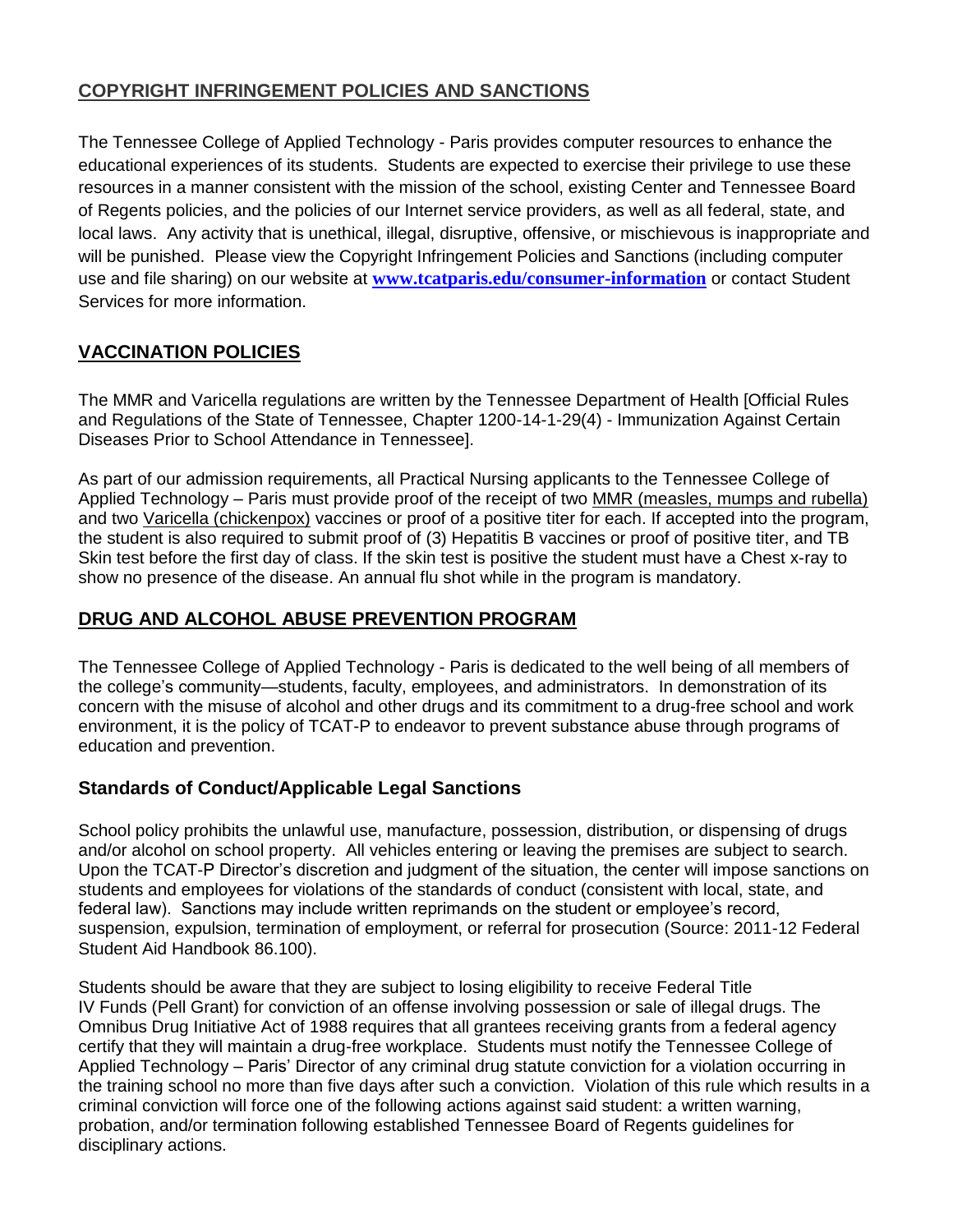### **Program Review**

In accordance with federal law, the Tennessee College of Applied Technology - Paris will conduct a biennial review of its drug and alcohol abuse prevention program to determine the program's effectiveness. The number of drug and alcohol-related violations and fatalities that occur on our campus will be disclosed in the Annual Security Report as part of the Clery Act.

By providing this information to each student and employee annually, TCAT-P is making a good faith effort to implement an alcohol-drug program as required by the Drug-Free Schools and Communities Act amendments of 1989.

### **Health Risks**

The Tennessee College of Applied Technology - Paris recognizes that drug and alcohol dependency or abuse can cause major health problems, as well as safety and security problems. Even low doses can significantly impair one's judgment and coordination abilities. Alcohol or drug abuse means that the use of a substance has caused a problem in the life of either the user or someone close to you. Dependency means that the person is using to feel normal and has no ability to abstain from use. Students and employees are encouraged to address problems due to alcohol or other drug use as soon as possible.

Substance abuse has both short and long-term effects on the body and mind. Acute health problems may include heart attack, stroke, and sudden death. Long-term effects caused by substance abuse can cause disruption of normal heart rhythm, high blood pressure, destruction of brain cells, impairment of immune system, kidney failure, or liver/pulmonary damage. Drug/alcohol use during pregnancy may result in birth defects. Potential effects of long-term substance abuse are outlined in the following table:

| <b>Substance</b>                                                                            | <b>Some Possible Long-Term Effects</b>                                                                                                         |  |  |  |  |
|---------------------------------------------------------------------------------------------|------------------------------------------------------------------------------------------------------------------------------------------------|--|--|--|--|
|                                                                                             |                                                                                                                                                |  |  |  |  |
| Alcohol                                                                                     | physical dependence, neurological and liver damage, fetal alcohol syndrome,<br>impaired judgment                                               |  |  |  |  |
|                                                                                             |                                                                                                                                                |  |  |  |  |
| Amphetamines<br>uppers, speed, crank                                                        | loss of appetite, delusions, hallucinations, heart problems, hypertension, irritability,<br>insomnia, toxic psychosis, rebound depression      |  |  |  |  |
|                                                                                             |                                                                                                                                                |  |  |  |  |
| <b>Barbiturates</b><br>barbs, bluebirds,                                                    | severe withdrawal symptoms, possible convulsions, toxic psychosis, depression,<br>physical dependence, impaired judgment                       |  |  |  |  |
|                                                                                             |                                                                                                                                                |  |  |  |  |
| Benzodiazepines<br>(Valium, Xanax, Ativan)<br>benzos, downers,<br>sleepers, trangs, roofies | impaired judgment, sedation, panic reaction, seizures, psychological dependence,<br>physical dependence                                        |  |  |  |  |
|                                                                                             |                                                                                                                                                |  |  |  |  |
| Codeine                                                                                     | physical dependence, constipation, loss of appetite, lethargy, respiratory depression                                                          |  |  |  |  |
|                                                                                             |                                                                                                                                                |  |  |  |  |
| Heroin<br>H, junk, smack                                                                    | physical dependence, constipation, loss of appetite, lethargy, respiratory depression                                                          |  |  |  |  |
|                                                                                             |                                                                                                                                                |  |  |  |  |
| Inhalants<br>ames, gas, laughing gas,<br>poppers, snappers                                  | psychological dependence, psychotic reactions, confusion, frozen airway, sudden<br>death                                                       |  |  |  |  |
|                                                                                             |                                                                                                                                                |  |  |  |  |
| <b>LSD</b><br>acid                                                                          | may intensify existing psychosis, panic reactions, can interfere with psychological<br>adjustment and social functioning, insomnia, flashbacks |  |  |  |  |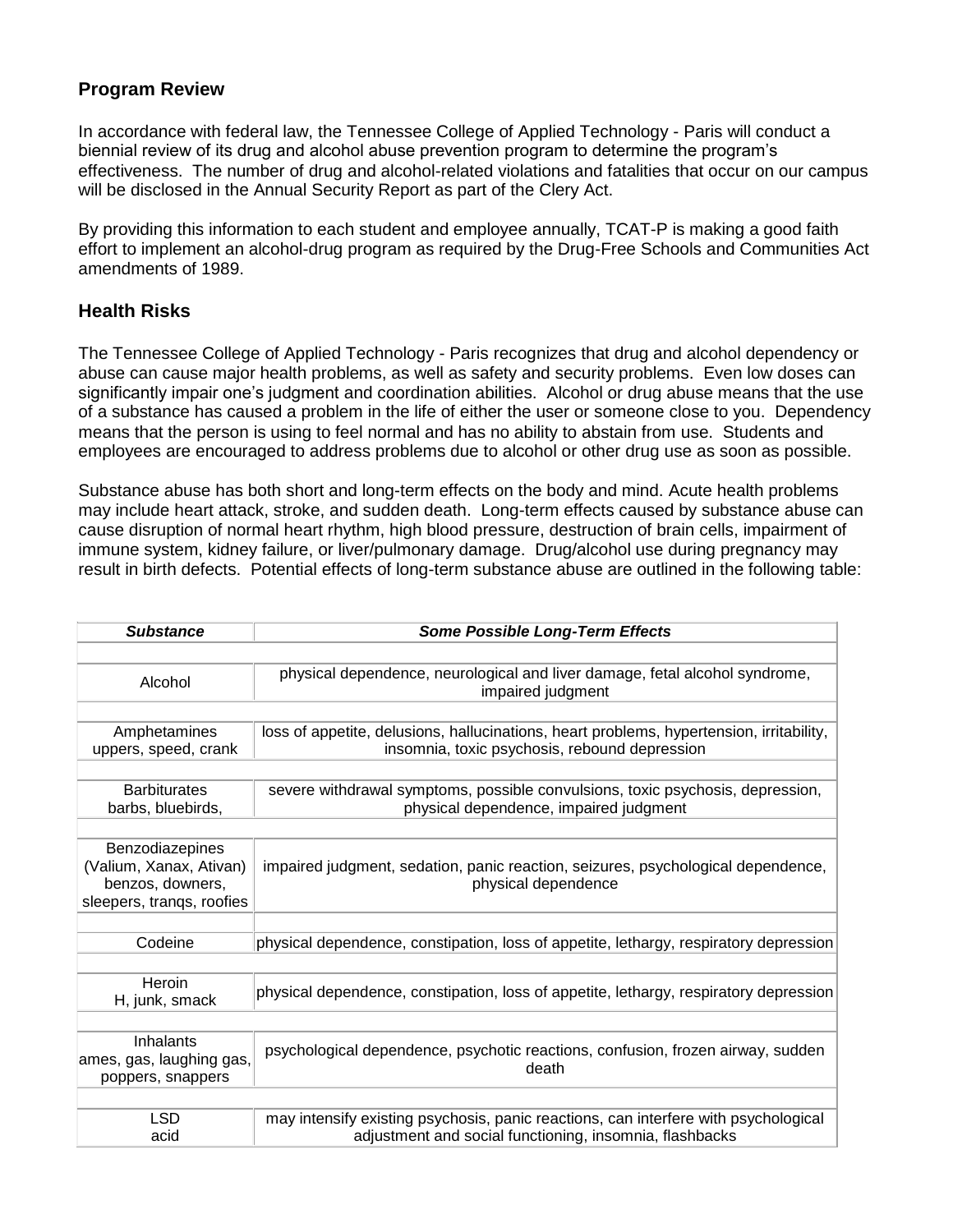| MDA, MDMA, MOMA<br>same as LSD, sleeplessness, nausea, confusion, increased blood |                                                                                     |  |  |  |  |  |
|-----------------------------------------------------------------------------------|-------------------------------------------------------------------------------------|--|--|--|--|--|
| ecstasy, xtc                                                                      | pressure, sweating, paranoia                                                        |  |  |  |  |  |
|                                                                                   |                                                                                     |  |  |  |  |  |
| Marijuana (cannabis)                                                              |                                                                                     |  |  |  |  |  |
| pot, grass, dope, weed,                                                           | bronchitis, conjunctivitis, mood swings, paranoia, lethargy, impaired concentration |  |  |  |  |  |
| joints                                                                            |                                                                                     |  |  |  |  |  |
|                                                                                   |                                                                                     |  |  |  |  |  |
| Morphine                                                                          |                                                                                     |  |  |  |  |  |
| M, morf                                                                           | physical dependence, constipation, loss of appetite, lethargy                       |  |  |  |  |  |
|                                                                                   |                                                                                     |  |  |  |  |  |
| <b>PCP</b>                                                                        |                                                                                     |  |  |  |  |  |
| crystal, tea, angel dust                                                          | psychotic behavior, violent acts, psychosis, hallucinations at high dose            |  |  |  |  |  |
|                                                                                   |                                                                                     |  |  |  |  |  |
|                                                                                   | cholesterol imbalance, acne, baldness, anger management problems,                   |  |  |  |  |  |
| <b>Steroids</b><br>roids, juice                                                   | masculinization of women, breast enlargement in men, premature fusion of long       |  |  |  |  |  |
|                                                                                   | bones preventing attainment of normal height, atrophy of reproductive organs,       |  |  |  |  |  |
|                                                                                   | impotence, reduced fertility, stroke, hypertension, congestive heart failure, liver |  |  |  |  |  |
|                                                                                   | damage, depression                                                                  |  |  |  |  |  |
|                                                                                   |                                                                                     |  |  |  |  |  |

T

#### **Treatment Programs**

TCAT-P does not offer any on-campus treatment. However, Student Services personnel are available to assist and make referrals to appropriate agencies which assist people with these problems. Anyone experiencing symptoms associated with their alcohol or drug use is strongly encouraged to seek help.

| Alpha and Omega Counseling Center                                                                          | Alcoholics Anonymous                                                                                            |
|------------------------------------------------------------------------------------------------------------|-----------------------------------------------------------------------------------------------------------------|
| 1042 Mineral Wells Avenue                                                                                  | Jackson/West Tennessee Intergroup                                                                               |
| Paris, TN 38242                                                                                            | 24 Hr Toll Free: 1-877-426-8330                                                                                 |
| 731-642-5111                                                                                               | www.aawesttn.org                                                                                                |
| <b>Behavioral Health Services</b>                                                                          | Carey Counseling Center                                                                                         |
| 21205 Hwy 22                                                                                               | 408 East Virginia Street                                                                                        |
| McKenzie, TN 38201                                                                                         | Paris, TN 38242                                                                                                 |
| 731-352-4500                                                                                               | 731-644-1753                                                                                                    |
| <b>Counseling Associates of West Tennessee</b><br>1117 East Wood Street<br>Paris, TN 38242<br>731-644-1089 | <b>Employee Assistance Program</b><br>1-800-308-4934<br>For TN State Employees Only                             |
| Kurt Ostrom Counseling Center<br>105 Dunlap Street<br>Paris, TN 38242<br>731-407-7331                      | Lakeside Behavioral Health System<br>2911 Brunswick Road<br>Memphis, TN 38133<br>901-377-4733<br>1-800-232-5253 |

#### **Contact Information for Drug/Alcohol Counseling, Treatment, and Rehabilitation Centers**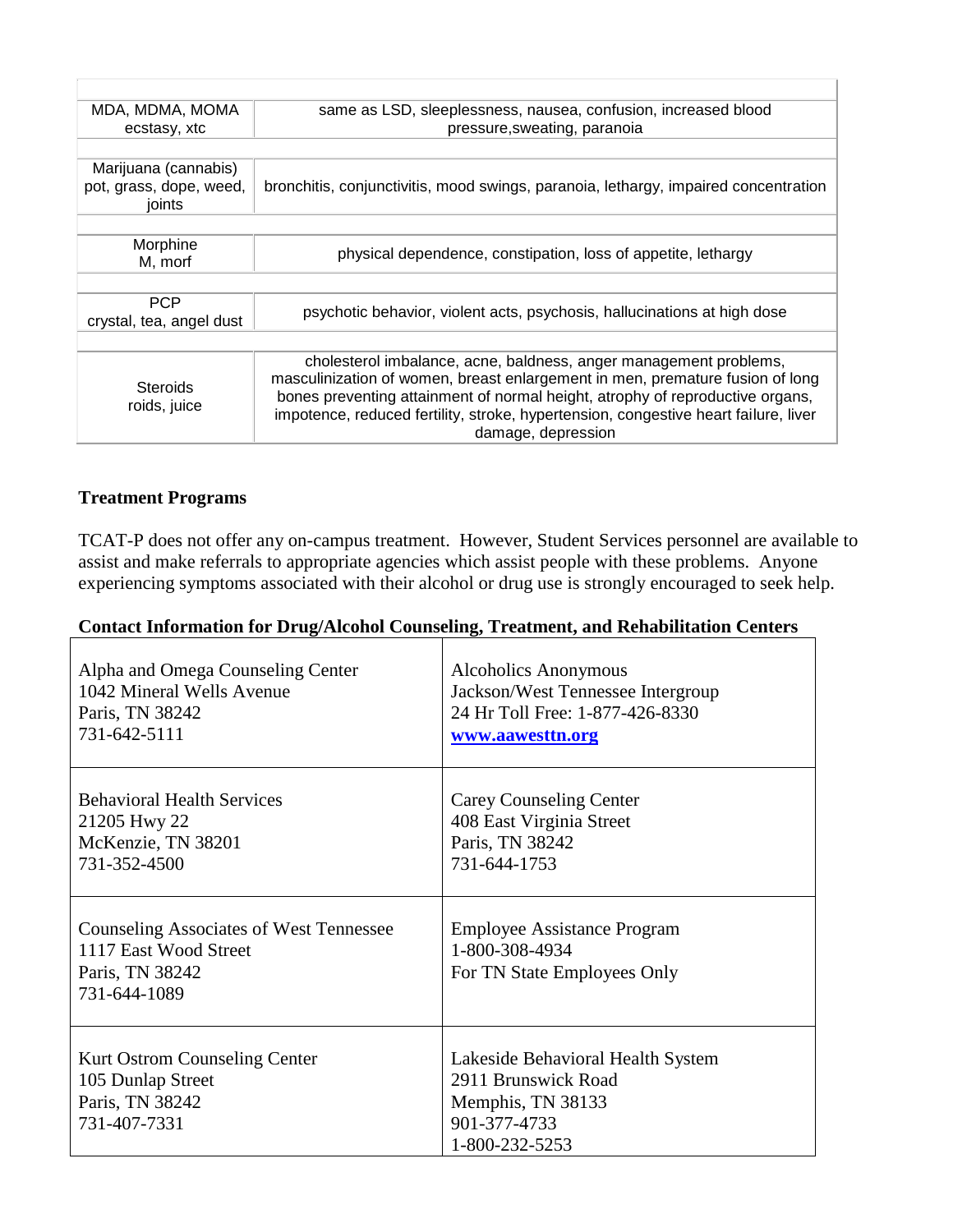| Nova Counseling                                                                                  | Nova Counseling                                                                                                              |
|--------------------------------------------------------------------------------------------------|------------------------------------------------------------------------------------------------------------------------------|
| <b>Market Street</b>                                                                             | 2255 Flatwoods Road                                                                                                          |
| Paris, TN 38242                                                                                  | Camden, TN 38320                                                                                                             |
| 731-642-9026                                                                                     | 731-584-5232                                                                                                                 |
| <b>Paris Professional Associates</b><br>2555 East Wood Street<br>Paris, TN 38242<br>731-641-4545 | Pathways Behavioral Health Services<br>238 Summar Avenue<br>Jackson, TN 38301<br>731-541-8200<br>Crisis Line: 1-800-372-0693 |
| Professional Counseling Services of TN                                                           | <b>Spirit Lake Recovery</b>                                                                                                  |
| 305 West Washington Street                                                                       | 1060 Old McKenzie Road                                                                                                       |
| Paris, TN 38242                                                                                  | McKenzie, TN 38201                                                                                                           |
| 731-642-3600                                                                                     | 731-393-0304                                                                                                                 |

I have received a copy of the Drug and Alcohol Prevention Program and understand its provisions.

\_\_\_\_\_\_\_\_\_\_\_\_\_\_\_\_\_\_\_\_\_\_\_\_\_ \_\_\_\_\_\_\_\_\_\_\_\_\_\_\_\_\_\_\_\_\_ \_\_\_\_\_\_\_\_\_\_\_\_\_\_\_\_\_

Student Name **Contract Contract Contract Contract Contract Contract Contract Contract Contract Contract Contract Contract Contract Contract Contract Contract Contract Contract Contract Contract Contract Contract Contract C**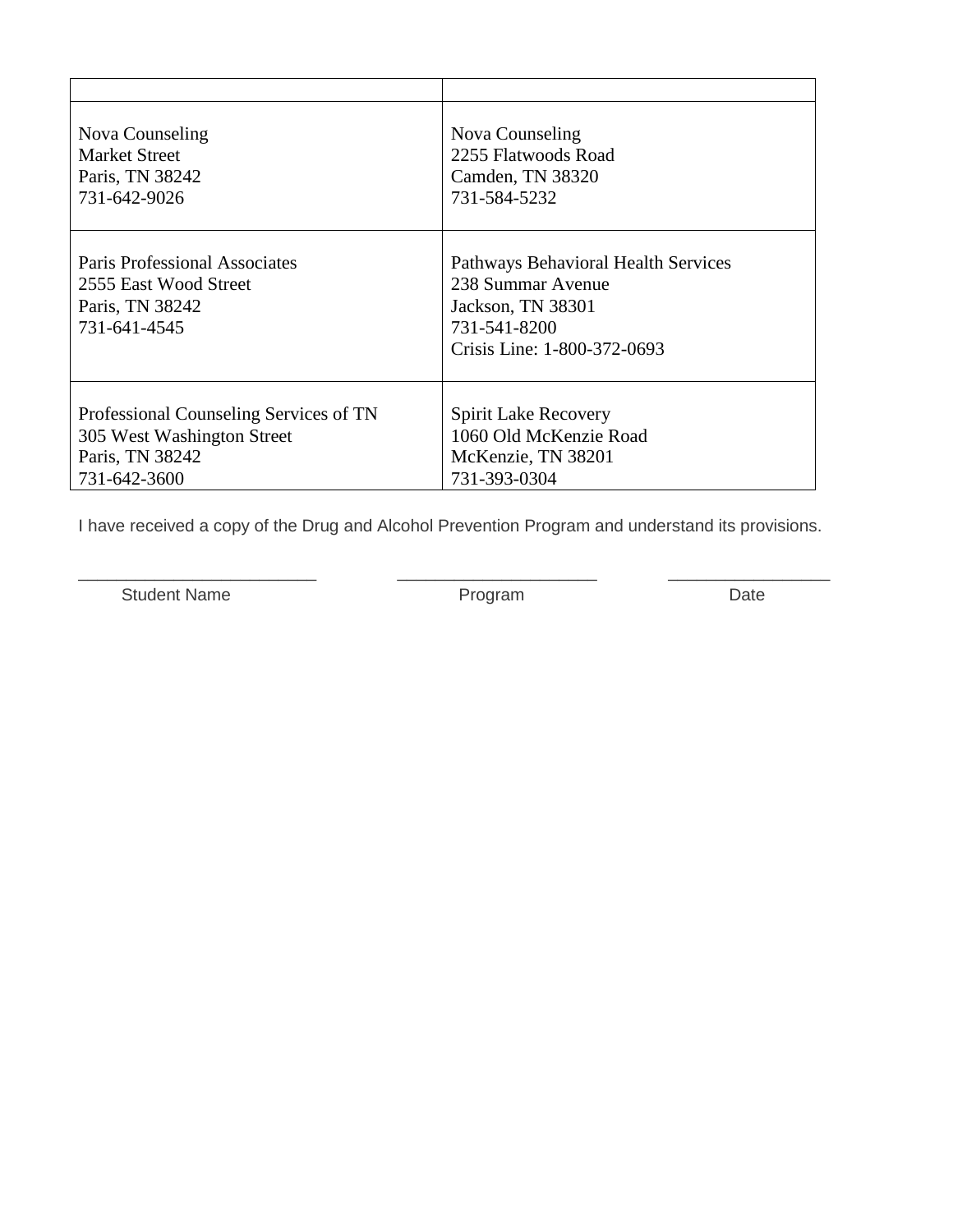### **ANNUAL REPORT**

The Tennessee College of Applied Technology - Paris is committed to disclosure of information regarding criminal activities. In compliance with the Clery Act and the Higher Education Opportunity Act, currently enrolled students and employees will receive notification of the Annual Security Report available on our website at [www.tcatparis.edu/clery-act](http://www.tcatparis.edu/clery-act) or by paper copy upon request by October 1<sup>st</sup> of each year. The report will include statistics for the three most recent calendar years concerning the occurrences of all crimes, alcohol, drug, or weapons violations, and Hate Crimes that are reported to local police agencies or campus security authorities.

### **TIMELY WARNING/EMERGENCY NOTIFICATIONS**

An immediate notification or a timely warning will be distributed campus wide by Administration when it could be reasonably believed that a reported violent crime may endanger additional campus citizens including employees, students, and guests. For detailed information regarding emergency procedures, please view the Annual Security Report located on our website at: **<http://www.tcatparis.edu/sites/default/files/paris/Clery%20Act%202015.pdf>**

### **GRADUATION RATES**

As part of the Higher Education Opportunity Act (2008), the Tennessee College of Applied Technology - Paris must provide their completion and graduation rate information of degree-seeking first-time, full-time undergraduate students. This is the equivalent of 150 percent of the length of our longest program (18 months) allotted to graduate. For more information regarding TCAT-P graduation rates, please contact Student Services.

### **RETENTION RATES**

As part of the Higher Education Opportunity Act (2008), the Tennessee College of Applied Technology - Paris must provide their retention rate information of degree-seeking first-time, undergraduate students. For more information regarding retention rates, please contact Student Services.

### **PLACEMENT IN EMPLOYMENT AND JOB PLACEMENT RATES**

The Tennessee College of Applied Technology - Paris participates in an annual compilation of graduate employment history through Exit Interviews and Alumni/Employer Surveys. A list of employers who have hired our graduates as well as job placement rates is available in the Student Services office or on our website at **[http://www.tcatparis.edu/consumer-information.](http://www.tcatparis.edu/consumer-information)**

### **VOTER REGISTRATION**

All TCAT-P students and employees are encouraged to register to vote so that you can exercise your right to have a voice in our democracy.

Tennessee Voter Registration Applications are available for download at:

[www.tn.gov/sos/election/forms/ss-3010.pdf](http://www.tn.gov/sos/election/forms/ss-3010.pdf) or a hard copy is available in the Student Services office. Mail or hand deliver this application to your county election commission. You may also register in person at the County Clerk or County Election Commission Office.